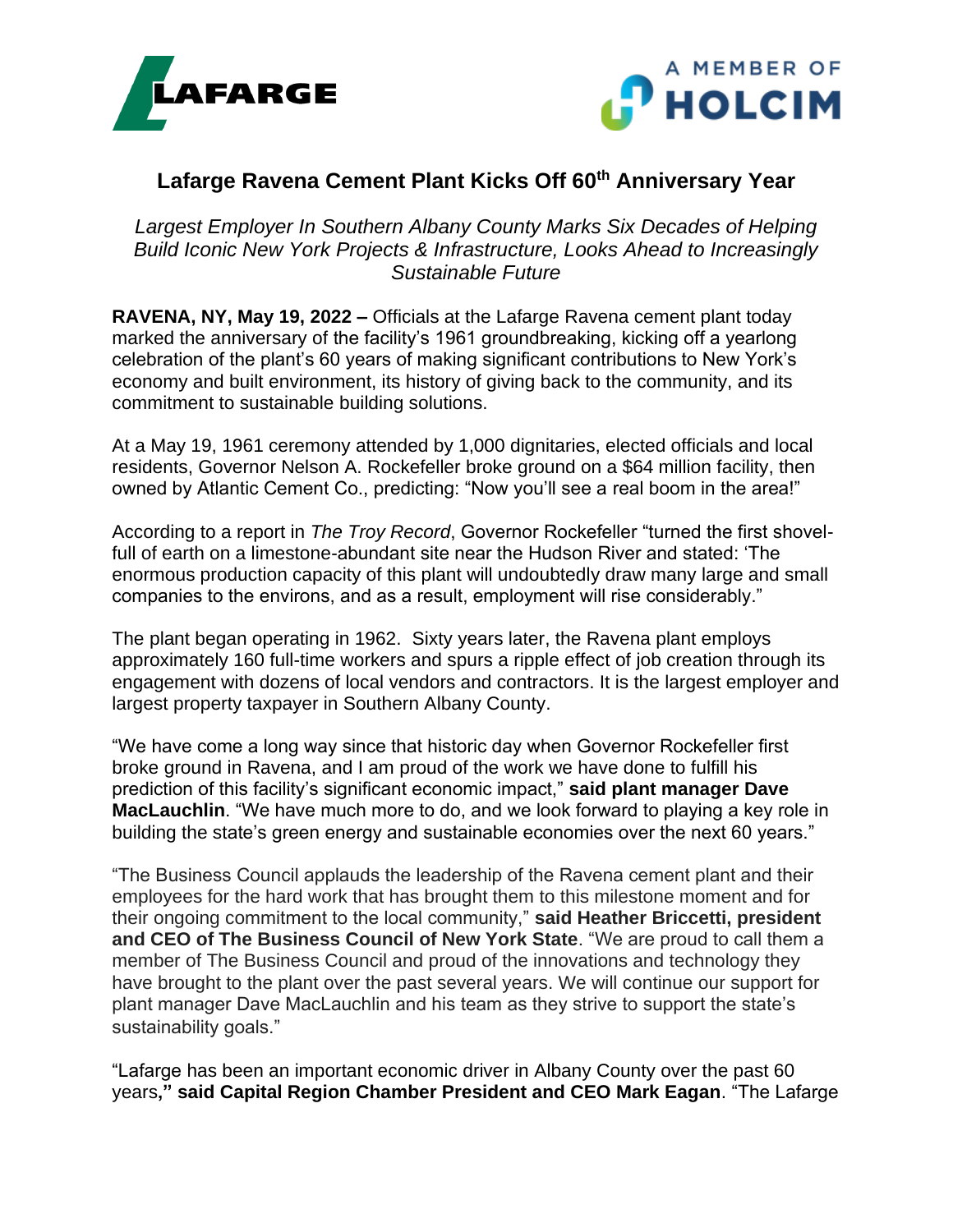



plant supports scores of good-paying manufacturing jobs as it produces cement for key infrastructure projects statewide. Lafarge is a strong community partner; we look forward to witnessing the continued evolution and engagement of the company over the next 60."

"As a member of the Bethlehem Chamber for 14 years, Lafarge (Holcim) continues to be a strong factor not only for local development, but in North America and overseas," **said Ellen Nesbitt, interim President of the Bethlehem Chamber of Commerce**. "We applaud the company for the measures they are taking toward net zero carbon emissions; the investment in modernizing the Ravena plant; and the leadership and employees' willingness to give back to their community."

"For the past 60 years, the Ravena cement plant has benefitted the lives of countless people who live in and travel through the state, playing an instrumental role in our state's many infrastructural undertakings," **said Assemblyman Chris Tague, (R, C, I-Schoharie)**. "The facility provides over 100 good-paying, family-supporting jobs on-site, and its operations have spurred the creation of dozens of additional businesses. I congratulate Plant Manager Dave MacLauchlin and the Ravena team as they celebrate their 60-year milestone and look forward to their future contributions to our communities and company successes."

Since its opening in 1962, the Ravena plant has produced materials for numerous infrastructure projects and some of the most iconic landmarks across the Northeast, including the One World Trade Center Memorial; the Giants Stadium in Rutherford, NJ; and the Mario M. Cuomo Bridge.

The plant continues to invest in new equipment and technologies to improve its operations and align with the net-zero goals of the nation, the state, and its parent company, [Holcim \(US\).](https://www.holcim.us/)

In September 2017, the Ravena plant completed a three-year, multimillion-dollar modernization project that significantly improved efficiency, produced up to 800 construction jobs and generated \$170 million to the local economy. The modernization project focused on a new kiln line that exceeds strict state and federal emissions limits.

Lafarge is a member of Holcim US, which offers an unparalleled range of innovative cement, aggregates, asphalt, concrete products, and construction services that have been the foundation for infrastructure projects across the globe. We support the nation's prosperity because a good infrastructure is at the heart of a good economy.

Holcim is leading the way toward more efficient, sustainable, and effective building products and practices - and a development environment that's better for builders, communities, and the planet. We're proud to be part of a movement that is pushing the